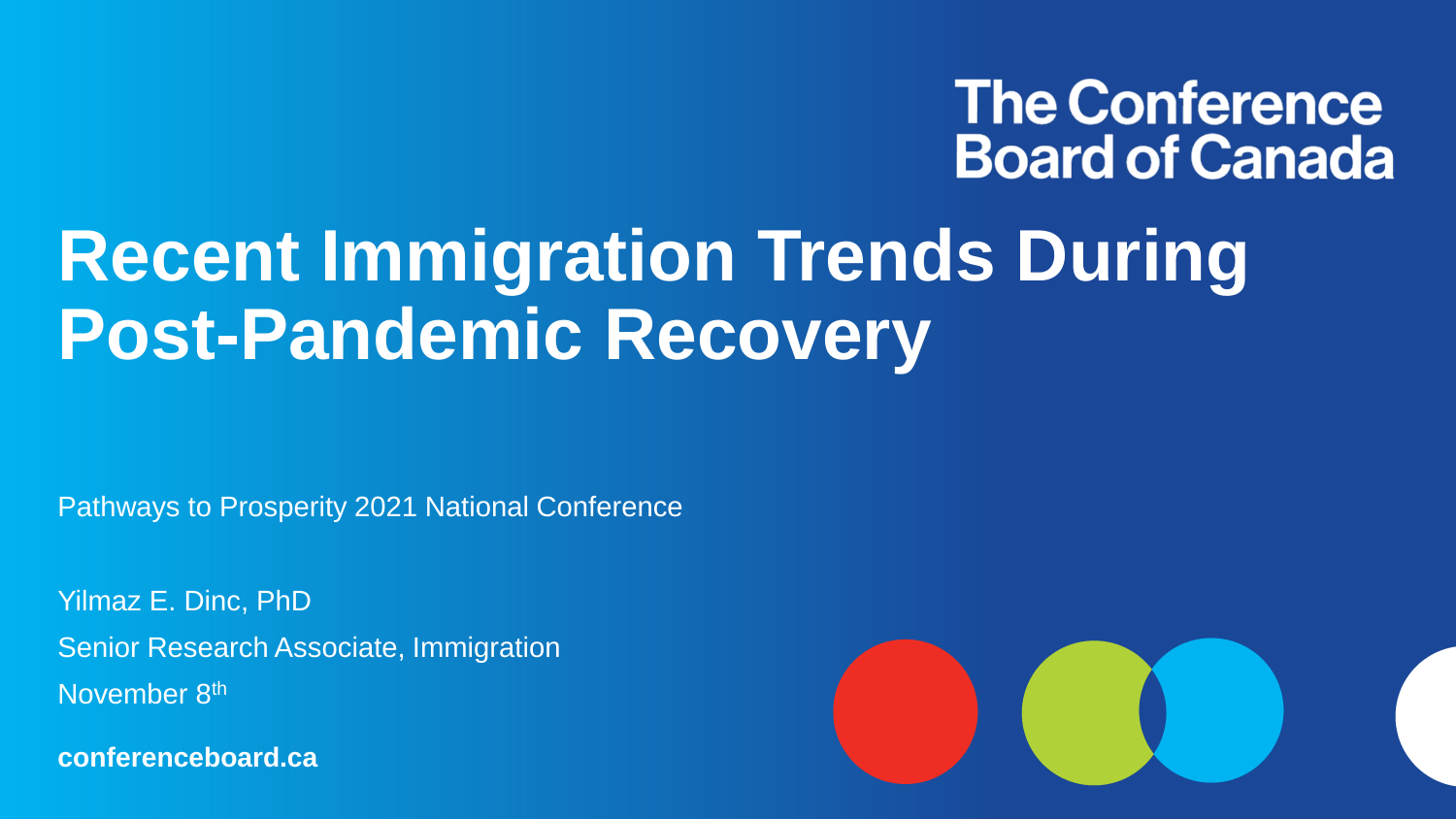#### **Background**

- The federal government is targeting **401,000**  admissions for this year.
- Canada welcomed around **184,400 permanent residents** in the first seven months of 2021.
- This is around the **same number** of new immigrants admitted in the whole year of 2020.



**The Conference Board of Canada**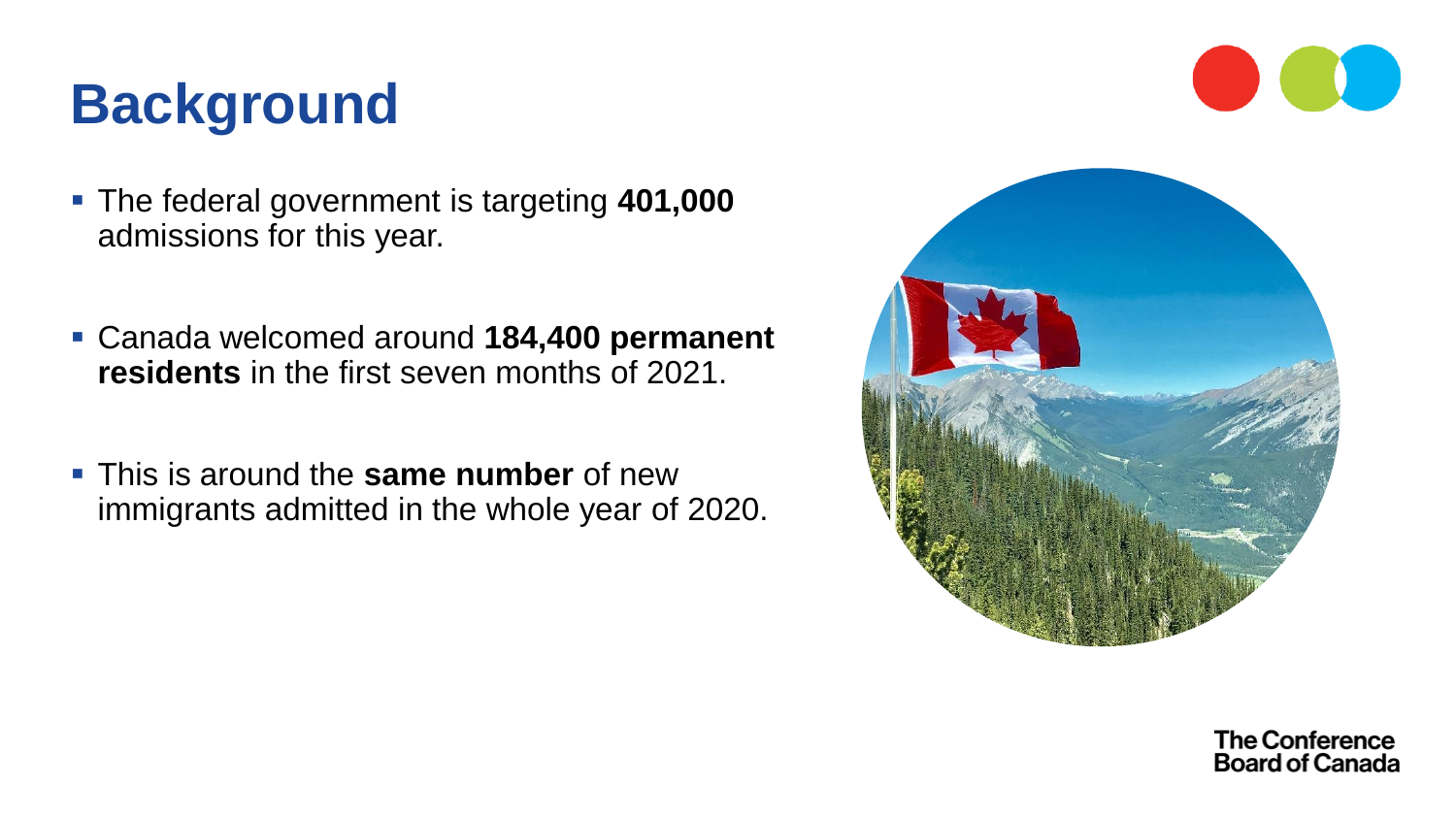

**The Conference Board of Canada** 

▪ In 2021, new immigrants are more likely to be **economic immigrants**, less likely to belong to **family class**, compared to immigrants arriving pre-pandemic



Admission categories as a share of total permanent

Sources: IRCC Open Data Portal; The Conference Board of Canada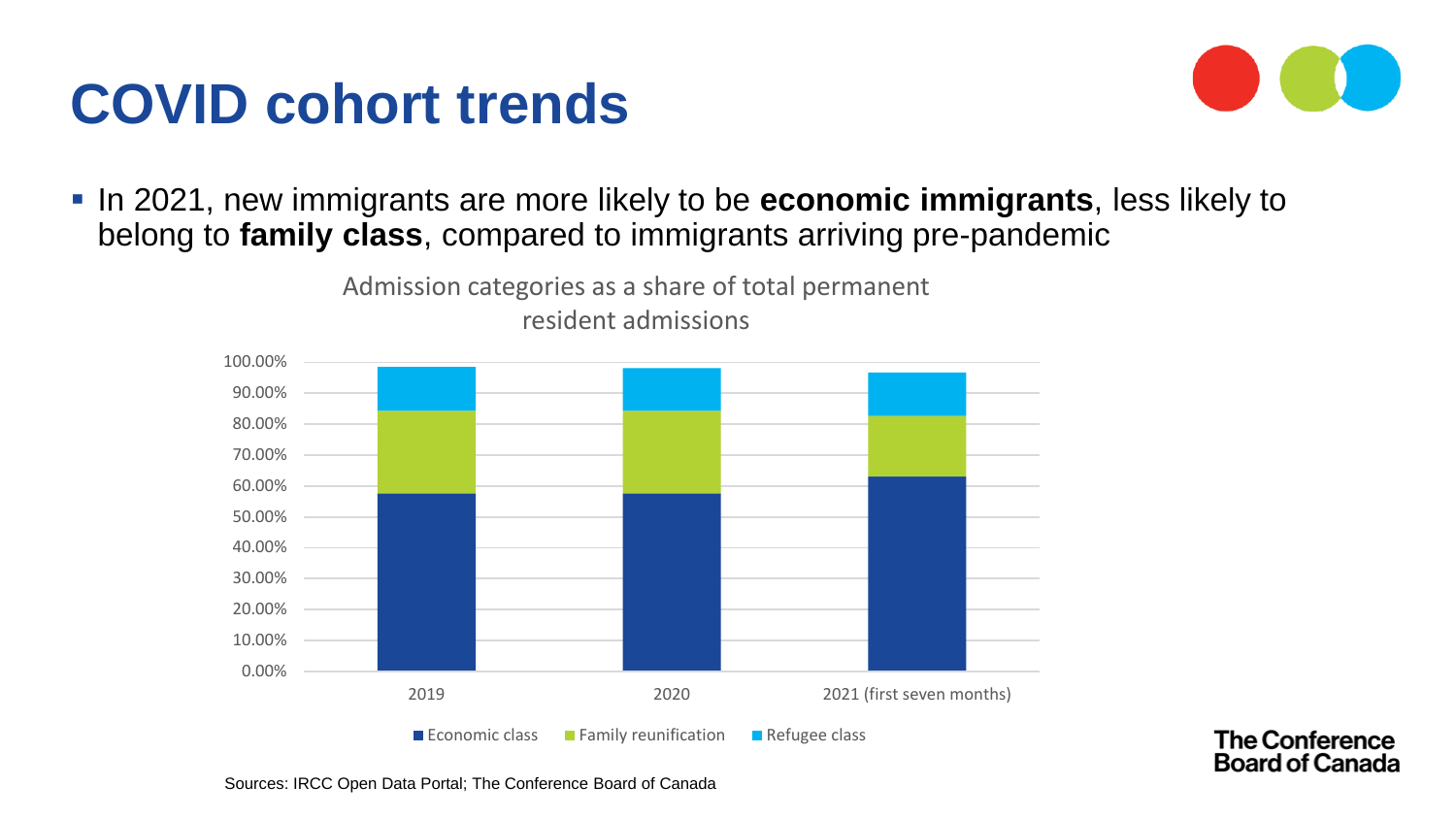

▪ More likely to have **previous work experience** in Canada: 34.5% of all new permanent residents in the first 7 months of 2021 arrived through CEC

> Economic immigration categories as a share of total economic admissions



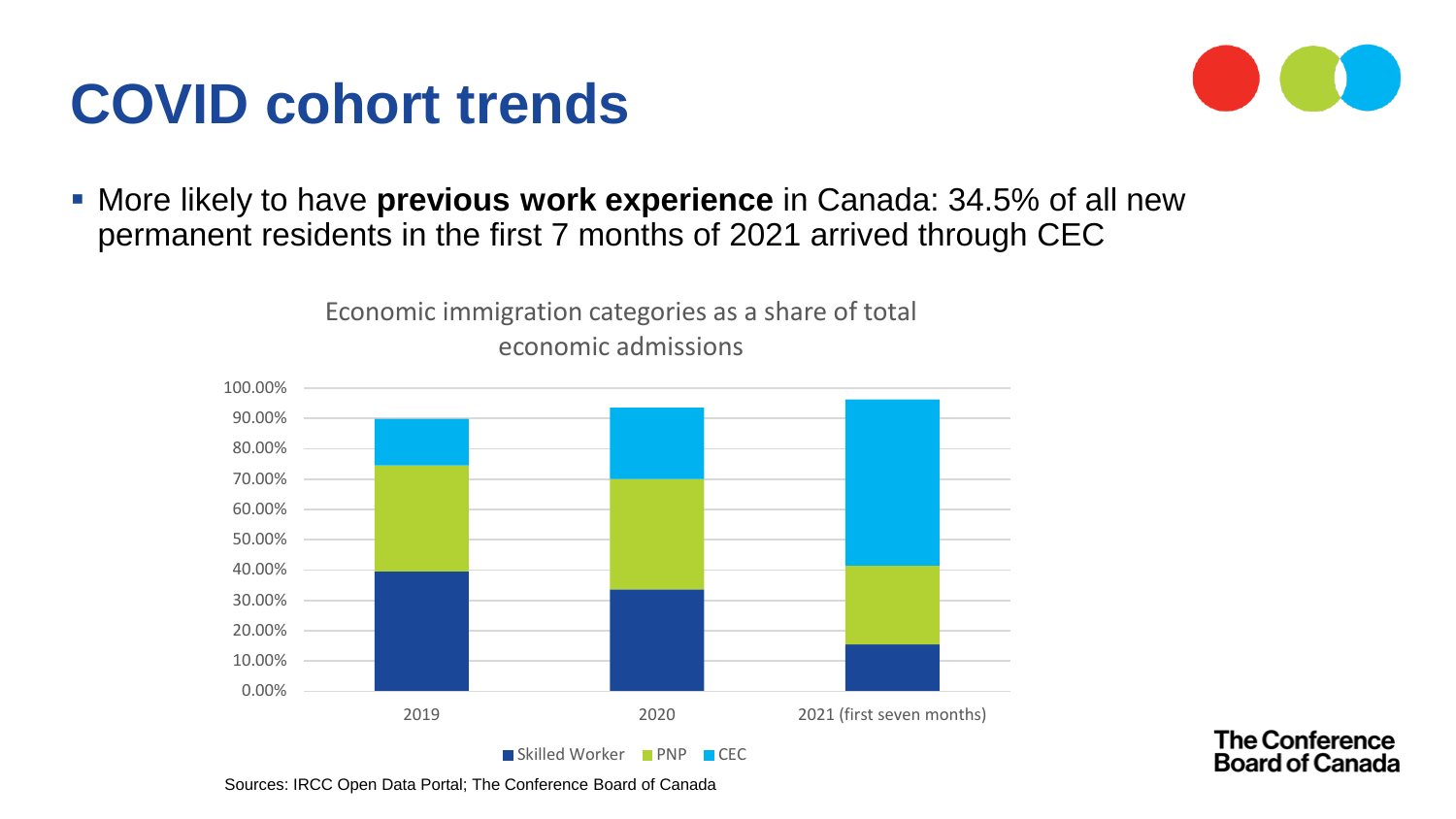

**The Conference Board of Canada** 

▪ Slight shifts in top **source countries**: The share of permanent residents from **Philippines** has been on a steep decline since 2019, while **India, Iran, France and Brazil** are on the rise



Admissions of permanent residents by country of citizenship

Sources: IRCC Open Data Portal; The Conference Board of Canada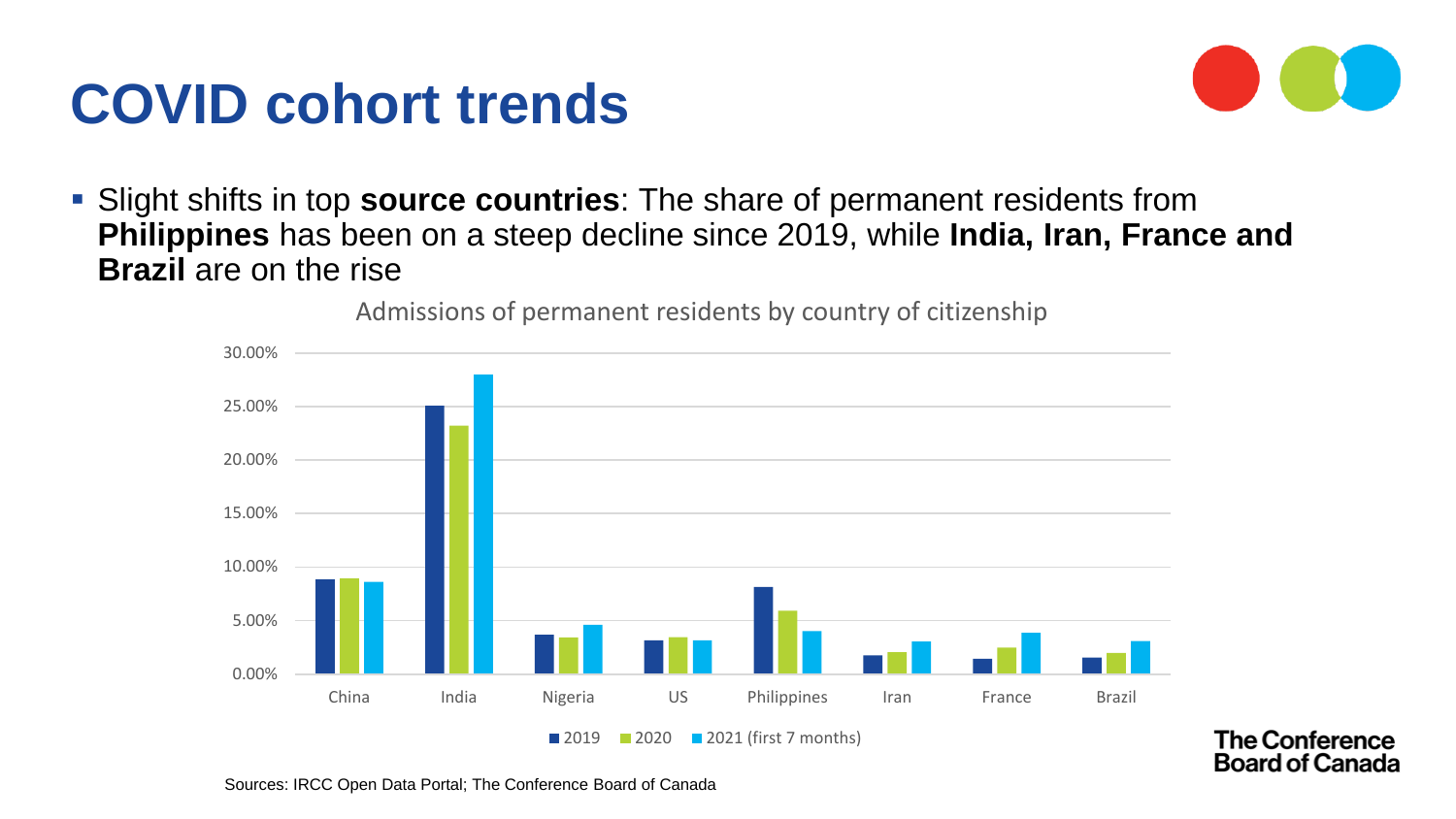

**The Conference Board of Canada** 

■ More likely to **settle in ON, BC and QC**: The pandemic context continues to adversely affect regionalization

> Admissions of permanent residents by province/territory of intended destination

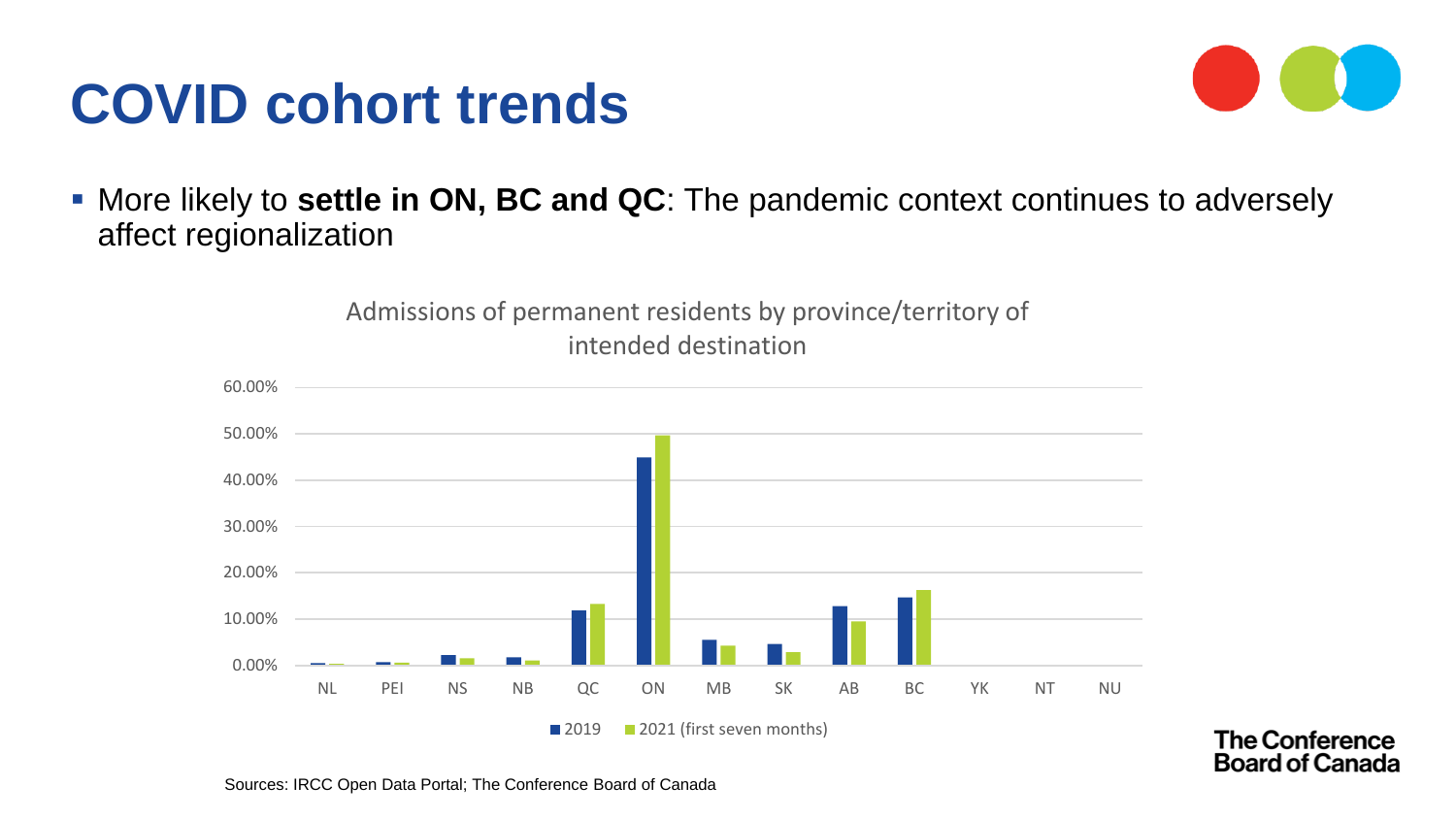Complex employment context

- The employment rate for newcomers is on an **upward** trend. It reached **71%** in September 2021 – 6.0 percentage points higher compared to 2019 (StatCan, 2021)
- **Different trajectories for established** immigrants and people born in Canada
- More data is needed on the quality of jobs & the impact of gender, race and other factors



**The Conference Board of Canada**